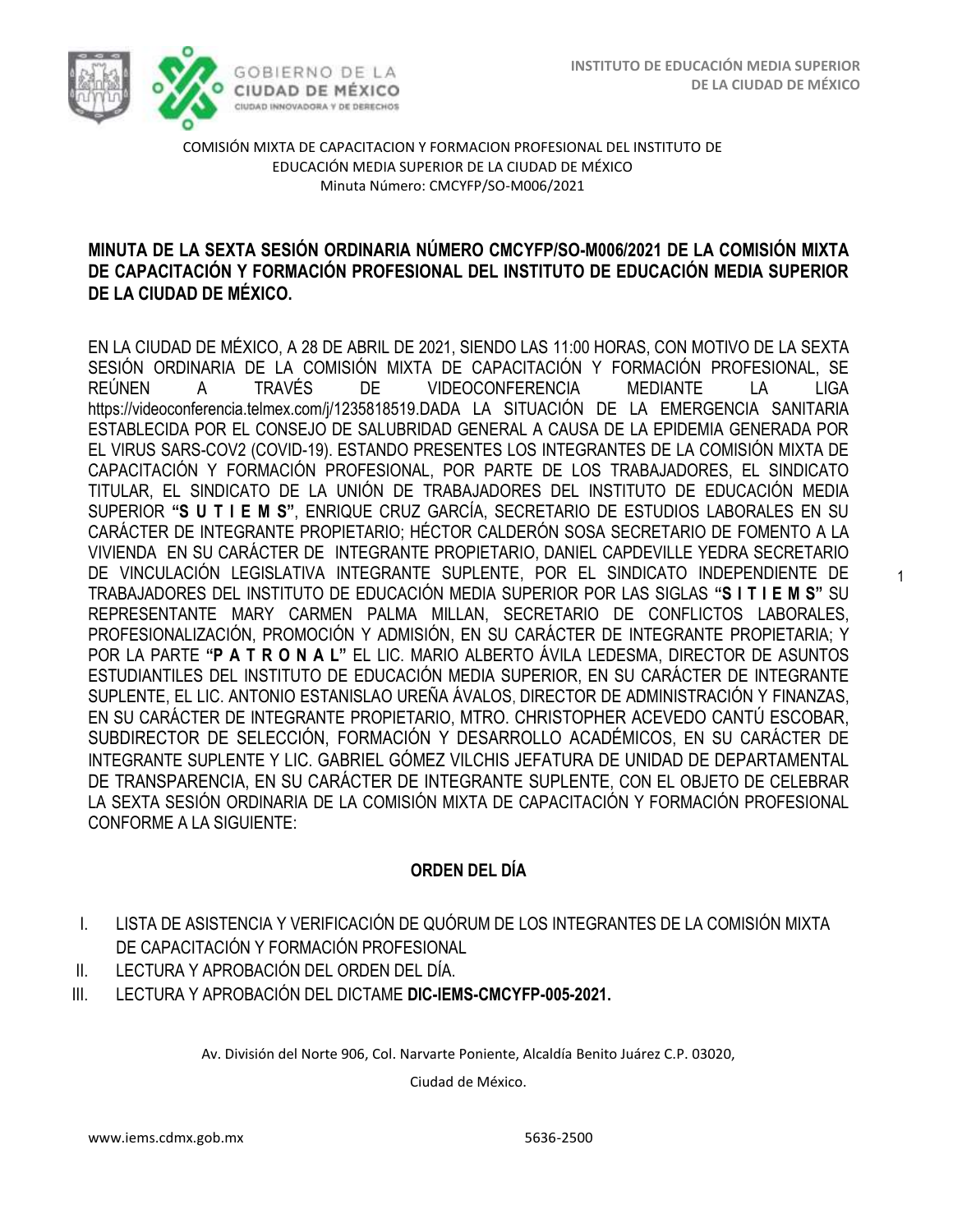

COMISIÓN MIXTA DE CAPACITACION Y FORMACION PROFESIONAL DEL INSTITUTO DE EDUCACIÓN MEDIA SUPERIOR DE LA CIUDAD DE MÉXICO Minuta Número: CMCYFP/SO-M006/2021

- IV. SE INFORMA A LA COMISIÓN, LA ENTREGA DEL PRIMERO Y SEGUNDO INFORMES CORRESPONDIENTES A LA CONVOCATORIA **C-N-CMCYFP-002-2020 "AÑO SABÁTICO".**
- V. SE PROPONE FECHA PARA LA CELEBRACIÓN DE LA SÉPTIMA SESIÓN ORDINARIA DE LA COMISIÓN MIXTA DE CAPACITACIÓN Y FORMACIÓN PROFESIONAL.

# **M I N U T A**

**PRIMERO. -** DE ACUERDO CON LA LISTA DE ASISTENCIA DE LOS INTEGRANTES DE LA COMISIÓN, EXISTE QUÓRUM LEGAL VÁLIDO PARA LLEVAR A CABO SEXTA SESIÓN ORDINARIA DE LA COMISIÓN MIXTA DE CAPACITACIÓN Y FORMACIÓN PROFESIONAL.

**SEGUNDO. -** PREVIA LECTURA SE APRUEBA EL ORDEN DEL DÍA PROPUESTO POR LOS INTEGRANTES.

**TERCERO. –** LOS INTEGRANTES DE LA COMISIÓN MIXTA DE CAPACITACIÓN Y FORMACIÓN PROFESIONAL APRUEBAN EN TODAS Y CADA UNA DE SUS PARTES EL DICTAMEN **DIC-IEMS-CMCYFP-005-2021** PARA TODOS LOS EFECTOS ADMINISTRATIVOS CORRESPONDIENTES.

**CUARTO. –** SE ACUERDA FECHA PARA LA CELEBRACIÓN DE LA SÉPTIMA SESIÓN ORDINARIA DE LA COMISIÓN MIXTA DE CAPACITACIÓN Y FORMACIÓN PROFESIONAL EL 12 DE MAYO DE 2021, A LAS 11:00 HRS. SE ENVIARÁ MEDIANTE CORREO ELECTRÓNICO LA LIGA DE LA VIDEOCONFERENCIA A LOS INTEGRANTES, PREVIO A LA SESIÓN RESPECTIVA.

**QUINTO. -** LOS ACUERDOS TOMADOS EN LA PRESENTE SESIÓN, SON VÁLIDOS Y SURTIRÁN SUS EFECTOS LEGALES Y JURÍDICOS EN TÉRMINOS DE LO DISPUESTO POR EL NUMERAL TERCERO. PÁRRAFO SÉPTIMO Y OCTAVO DEL "ACUERDO POR EL QUE SE AUTORIZA EL USO DE MEDIOS REMOTOS TECNOLÓGICOS DE COMUNICACIÓN COMO MEDIOS OFICIALES PARA CONTINUAR CON LAS SESIONES DE LOS ÓRGANOS COLEGIADOS EN LA DEPENDENCIA, ÓRGANOS DESCONCENTRADOS, ENTIDADES DE LA ADMINISTRACIÓN PÚBLICA Y ALCALDÍAS DE LA CIUDAD DE MÉXICO, CON MOTIVO DE LA EMERGENCIA SANITARIA POR CAUSAS DE FUERZA MAYOR DEL CONSEJO DE SALUD DE LA CIUDAD DE MÉXICO", PUBLICADO EN LA GACETA OFICIAL DE LA CIUDAD DE MÉXICO EL 06 DE ABRIL DE 2020.

**SEXTO. -** AGOTADOS EN SU TOTALIDAD LOS ASUNTOS DEL ORDEN DEL DÍA, LOS INTEGRANTES DE LA COMISIÓN EXPRESARON SU CONSENTIMIENTO SIN MEDIAR ALGÚN VICIO DE LA VOLUNTAD, RESPECTO DE LA MINUTA EMITIDA. LA QUE SURTIRÁ EFECTOS LEGALES A PARTIR DE SU PUBLICACIÓN EN LA PÁGINA OFICIAL DEL INSTITUTO DE CONFORMIDAD CON EL NUMERAL QUINTO DE LA PRESENTE MINUTA,

Av. División del Norte 906, Col. Narvarte Poniente, Alcaldía Benito Juárez C.P. 03020,

Ciudad de México.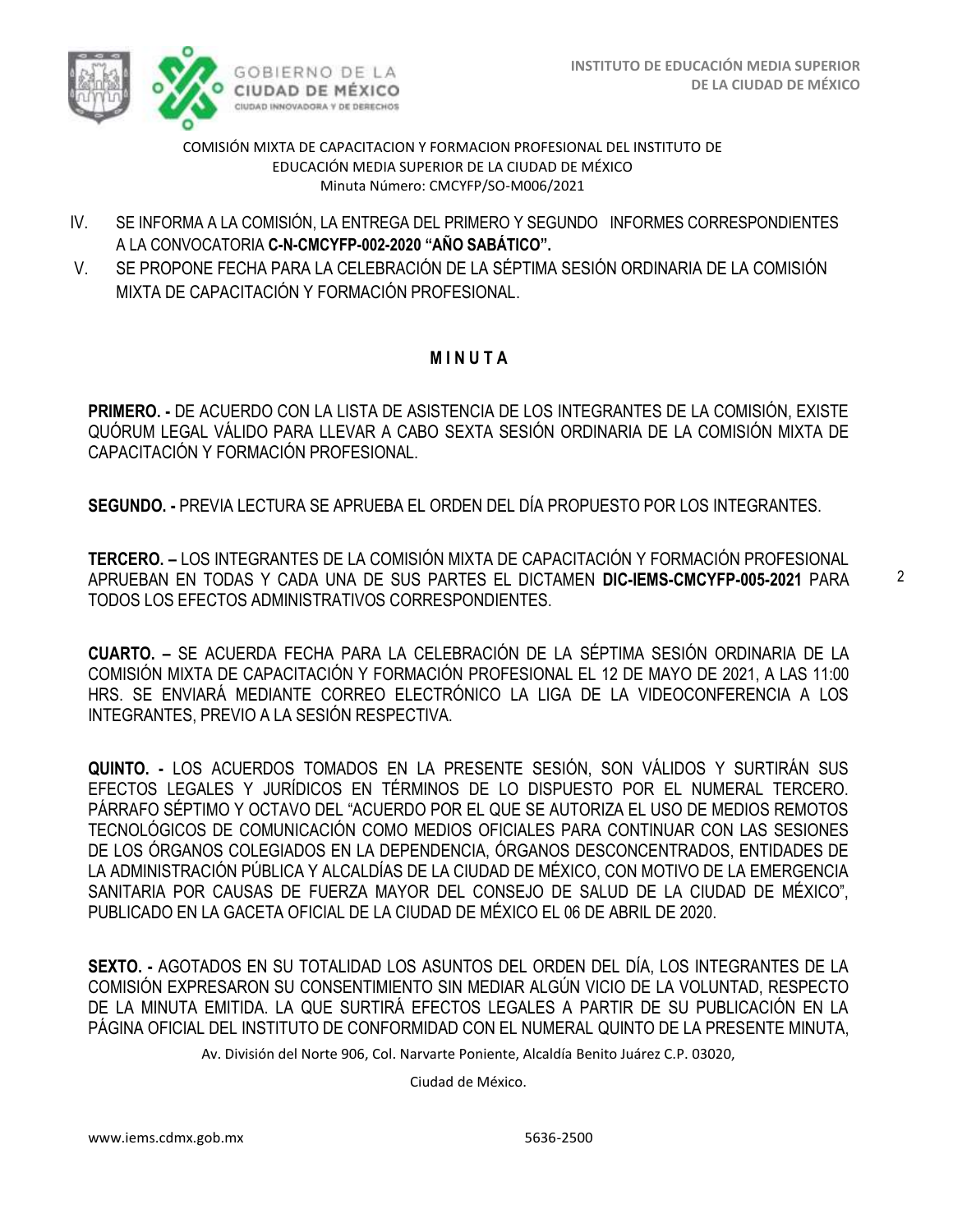### COMISIÓN MIXTA DE CAPACITACION Y FORMACION PROFESIONAL DEL INSTITUTO DE EDUCACIÓN MEDIA SUPERIOR DE LA CIUDAD DE MÉXICO Minuta Número: CMCYFP/SO-M006/2021

## Y LAS FIRMAS AUTÓGRAFAS DE LOS QUE EN EL INTERVINIERON SE ASENTARÁN UNA VEZ TERMINADA LA EMERGENCIA SANITARIA.

**ESTE DOCUMENTO SE FIRMA SIENDO LAS 11:51 HORAS DEL 28 DE ABRIL DE 2021--------------------------------- ----------------------------------------------------------------------------------------------------------------------------------------------------------**

**FIRMAN LAS PARTES**

# **POR PARTE DE LOS TRABAJADORES DEL IEMS**

**DANIEL CAPDEVILLE YEDRA**

INTEGRANTE SUPLENTE SECRETARIO DE VINCULACIÓN LEGISLATIVA DEL SINDICATO DE LA UNIÓN DE TRABAJADORES DEL INSTITUTO DE EDUCACIÓN MEDIA SUPERIOR (SUTIEMS)

INTEGRANTE PROPIETARIA SECRETARIA DE CONFLICTOS LABORALES, PROFESIONALIZACIÓN, PROMOCIÓN Y ADMISIÓN DEL SINDICATO INDEPENDIENTE DE TRABAJADORES DEL INSTITUTO DE EDUCACIÓN MEDIA SUPERIOR (SITIEMS)

**MARY CARMEN PALMA MILLÁN**

**HÉCTOR CALDERÓN SOSA ENRIQUE CRUZ GARCÍA** 

INTEGRANTE PROPIETARIO SECRETARIA DE FOMENTO A LA VIVIENDA DEL SINDICATO

Ciudad de México.

Av. División del Norte 906, Col. Narvarte Poniente, Alcaldía Benito Juárez C.P. 03020,

INTEGRANTE PROPIETARIO SECRETARIO DE ESTUDIOS LABORALES DEL SINDICATO DE LA UNIÓN DE TRABAJADORES DEL 3